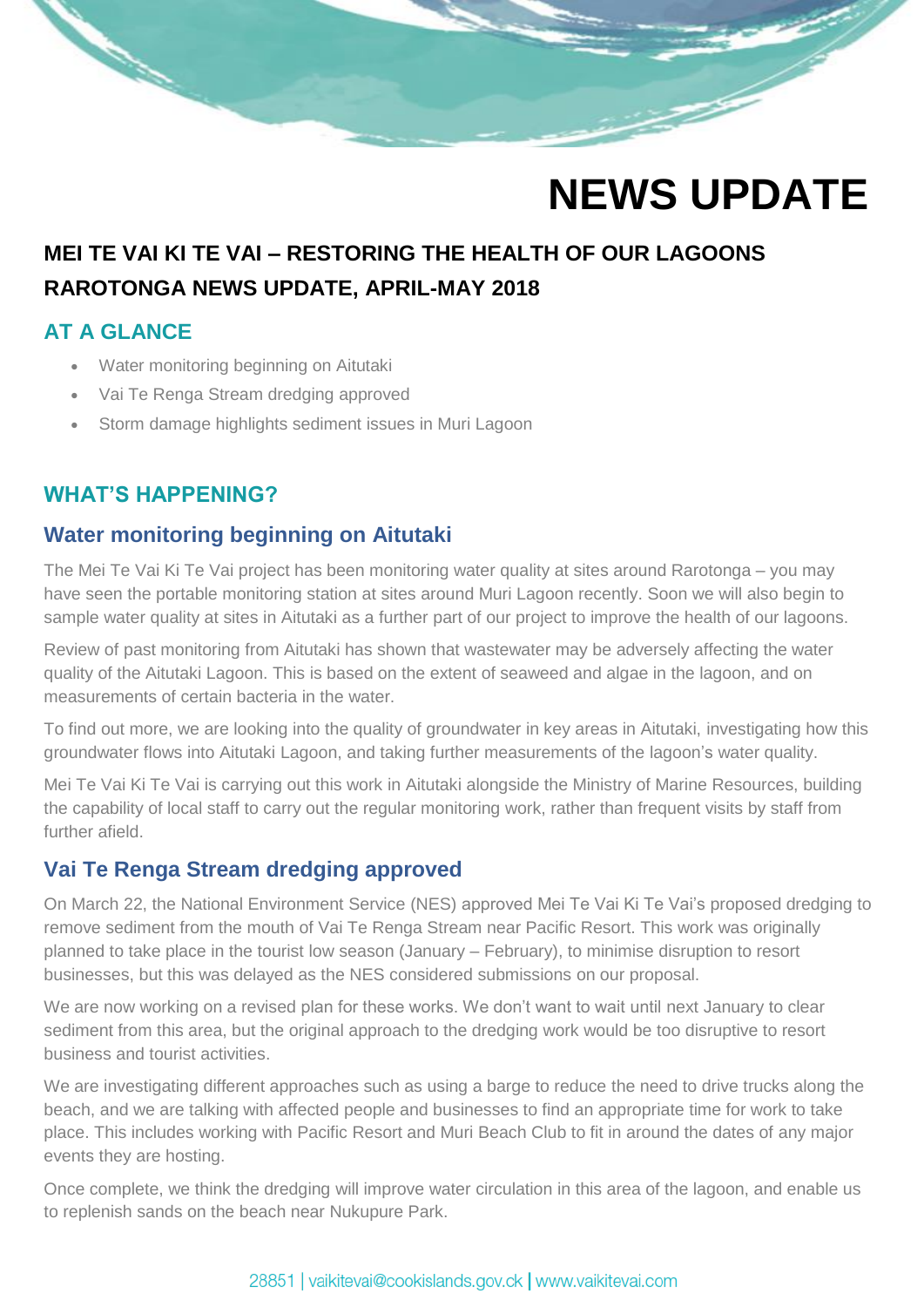## **Storm damage highlights sediment issues in Muri lagoon**

Recent heavy rains in Rarotonga have had an impact on beaches around Muri Lagoon, washing sands and sediments downstream and depositing them into the lagoon, and causing significant erosion and damage to beaches, particularly in the area that we are targeting for initial dredging work – around Vai Te Renga Stream.

Koka Lagoon was badly affected with severe erosion. At Nukupure Park beach, sand has been lost due to being washed out into the Avana passage. Where there is no current in the water, more sand and sediment has settled in the lagoon itself.

This sedimentation is an example of the type of build-up of sediment that is believed to slow down water circulation in the Muri Lagoon and contribute to poor water quality. Removing some of the sediment through dredging is a part of Mei Te Vai Ki Te Vai's plan to improve the health of Muri Lagoon.

These photos show the impact of the erosion at Koka Lagoon (right), and sedimentation between Nukupure Park and Muri Beach Club (left).



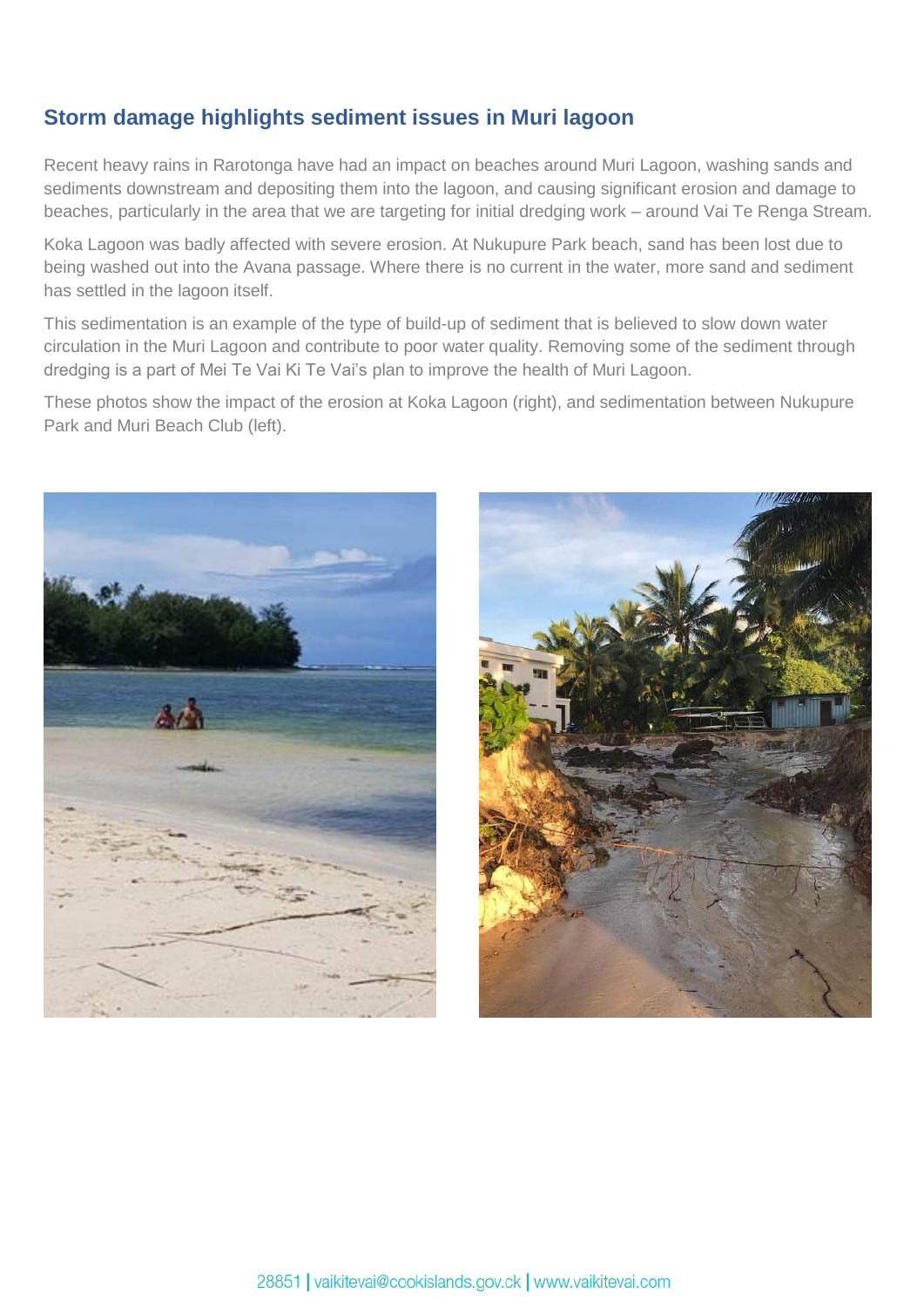# **TE KARERE**

## **MEI TE VAI KI TE VAI – TE AKAOKI'ANGA MAI I TE TURANGA MEITAKI O TO TATOU TAI ROTO. RAROTONGA, TE KARERE, APEREIRA 2018**

#### **TE AKARAKARA'ANGA ATU**

### **AT A GLANCE**

- Ka akamata te akarakara'anga ite turanga ote Vai i Aitutaki
- Kua rauka te tika'anga note keri'anga ite one repo ite va'a ote kauvai Vai Te Renga
- Kua riro te puke'anga vai maata ite akaari mai ite manamanata no runga ite au mea kino e tae nei ki roto ite tai roto i Muri.

## **EAA TE TUPU NEI?**

#### Ka akamata te akarakara'anga ite turanga ote Vai i Aitutaki

Te rave nei te tu'anga 'anga'anga o te Mei Te Vai Ki Te Vai ite akarakara'anga ite turanga ote vai i runga i tetai au tu'anga enua takapini ia Rarotonga – penei kua kite ana kotou ite matini akarakara ete vaito vai i runga i tetai au ngai i Muri i teia nga ra. Kare e roa atu ana ka akamata atu te akarakara'anga ete vaito'anga ite turanga ote vai i runga i tetai au ngai i Aitutaki ei ravenga no te akameitaki akaou'anga ite turanga ora'anga meitaki ote tai roto i reira.

Ko te au akarakara'anga ite turanga ote vai tei rave'ia ana ki runga ite enua ko Aitutaki kua akaari mai te reira e te riro nei te vai repo tangata ite tamanamanata ite turanga ote tai roto o Aitutaki. Kua kite'ia teia na roto ite maata ote remuremu kikino e pera tetai ua atu au mea kino e tupu nei i roto ite tai roto, kua teitei katoa te vaito ote numero ote manumanu kikino i roto ite tai roto.

Ei ravenga kia rauka te kite oonu no runga i teia, ka akarakara matou ite turanga ote vai enua i tetai au ngai tau tikai i Aitutaki note akara oonu'anga atu e te akapeea nei te vai enua ite aere anga ki roto ite tai roto, e pera katoa ka rave'ia te vaito'anga ite turanga ote tai roto.

Ka rave te Mei Te Vai Ki Te Vai i teia tu'anga' anga'anga kapiti atu kite Tipatimani ote Marine Resources, mate akamatutu atu ite kite, marama ete karape ote aronga angaanga o Aitutaki kia rauka ia ratou ite rave putuputu ite akarakara matatio'anga ite turanga ote tai roto, auraka kia tiaki ite aronga mei vao mai note rave i teia tu'anga 'anga'anga.

#### Kua rauka te tika'anga note keri'anga ite one repo ite va'a ote kauvai Vai Te Renga.

I tera ra 22 o Mati, kua oronga mai te Tuanga Taporoporo ote Kuki Airani ite tika'anga kite Mei Te Vai Ki Te Vai note keri'anga ete aka'atea'anga ite one repo mei te vaa ote kauvai Vai Te Renga ite pae ite otera Pacific Resort. Kua parani'ia teia angaanga kia rave'ia ite tuatau te iti ra te numero ote turoto (Tianuare – Peperuare), no te akaiti ite tamanamanata kite au are turoto, inara kua taroaroa'ia teia note kimikimi'anga matatio ate Tu'anga Taporoporo no runga i teia pati'anga.